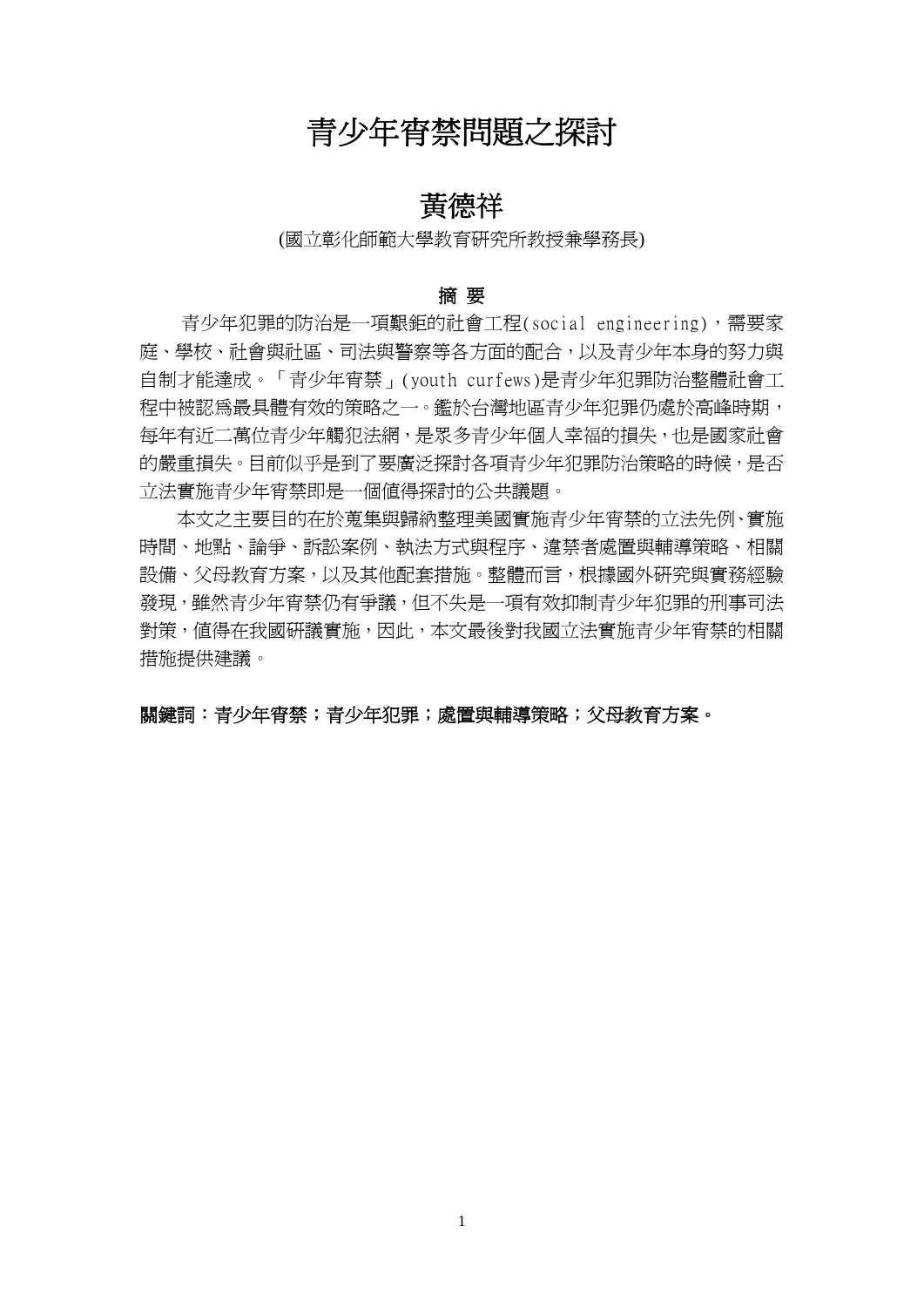### 壹、青少年宵禁的意義、源起與現況

青少年犯罪的防治是一項艱鉅的社會工程(social engineering),需要家 庭、學校、社會與社區、司法與警察等各方面的配合,以及青少年本身的努力與 自制才能達成(黃德祥,民 83)。

 「青少年宵禁」(youth curfews or teen curfews)是青少年犯罪防治整體 社會工程中被認為最具體有效的策略之一。宵禁是禁止某一規定年齡以下的人於 某些時段在街上遊走,或限制某一年齡以下的人於某些時段除非特殊情況,否則 需停留在家的一種兼有行政功能與刑事意義的方案。基本上,宵禁是短時間內防 止社會脫序與公共危險的一種社會刑事政策。目前美國在傳統「宵禁」(curfews) 的概念與實務上,又分「夜禁」(nighttime curfews)與「日禁」(daytime curfews) 兩種。

宵禁原是在戰爭時期,國家為防止社會紛亂,對人民行動所採取的一種限 制措施,後來則被用於犯罪防治之上。根據美國司法部(U.S. Department of Justice, 1997)的資料顯示,美國在上一世紀即有些地區開始實施宵禁,以控制 日益增多的犯罪。據查考,美國最早的青少年宵禁法案訂定於1890年代,用以 防治漸增的移民青少年犯罪,在第二次世界大戰期間,青少年宵禁更被用來控制 青少年的行為,因為他們的父母正忙於應付戰爭,無暇照顧他們。不過,青少年 宵禁之受到重視是在 1970 年代,青少年犯罪大幅增加之後。至 1990 年以後,青 少年宵禁逐漸被視為是都市建設的一項重要政策。根據美國市長聯席會議(U.S. Conference of Mayors, 1995)的統計,至1995年為止,美國人口數在三萬人以 上的城市已經超過一千個正在實施青少年宵禁之中。然而自有青少年宵禁措施至 今,青少年宵禁的適法性也一直受到爭議,相關的論戰與訴訟也不斷,尤其美國 是一個高度保障個人自由的國家,青少年宵禁又是在限制青少年的行動自由,且 有侵害父母管教權之虞,因此正反雙方爭論不休。

然而,雖然青少年宵禁受到爭議,美國全國實施青少年宵禁的城市卻越來 越多。美國市長聯席會議(1997)曾經對 347 個主要城市作調查,結果發現,在接 受調查的城市之中,有 276 個城市正在實施青少年宵禁中,其中有 5%的城市實 施青少年宵禁少於一年,8%實施青少年宵禁超過一年,11%實施青少年宵禁超過 二年, 11%超過三年,4%實施青少年宵禁超過四年,8%超過五年,3%實施青少年 宵禁介於 6 至 10 年之間,更有高達 44%的城市實施青少年宵禁超過十年,目前 估計全美人口在三萬人以上的城市,超過一千個正在實施青少年宵禁,可見美國 實施青少年宵禁歷史的久遠與廣泛。

值得注意的是,美國有些城市不只實施夜間宵禁,有些城市尚且實施日禁(或 稱日間宵禁、日間很制行動、日間戒嚴),所謂日禁,係指在白天時間,尤其是 一般青少年應於學校上課的時段,亦不准青少年上街頭,違禁者應受相同處分。 表一係美國市長聯席會議(1997)所做全國性宵禁相關問題調查所獲得正在實施 宵禁的主要城市名單。

2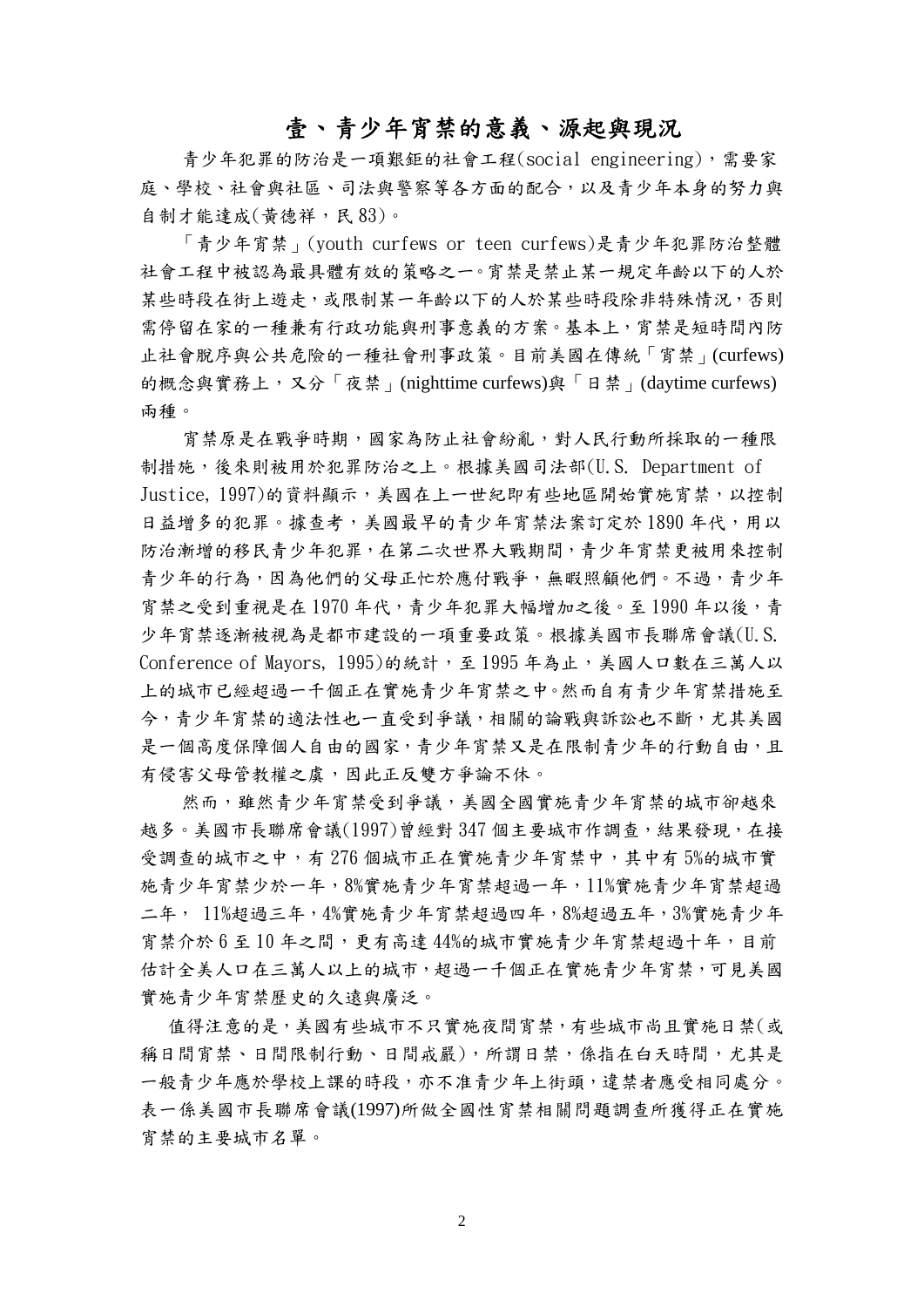The 276 survey cities with a curfew are listed below. Those with an  $*$ have both a daytime and a nighttime curfew; the rest have a nighttime curfew only.(下列係 276 個接受調查正在實施宵禁中的城市。\*係表 示日禁與夜禁兼有的城市,其餘為夜禁城市)。

ALABAMA Birmingham \* Gadsden ALASKA Anchorage ARIZONA Chandler Gilbert Glendale Phoenix Surprise Tempe Tucson Yuma ARKANSAS Fort Smith North Little Rock \* Pine Bluff \* CALIFORNIA Anaheim Antioch Bakersfield Brea Buena Park \* Burbank \* Claremont \* Colton \* Concord Covina \* Culver City El Cajon \* Escondido \* Fairfield \* Fontana \* Fountain Valley Fresno Gardena \* Hayward \* Inglewood La Habra \* Lancaster \* Lodi Lompoc \* Long Beach \* Los Angeles Manhattan Beach \* Modesto Montebello \* Monterey \* Napa \* Newark Oxnard \* Pittsburg Poway \* Riverside \* San Clemente San Francisco San Jose \* San Ramon Santa Ana Santa Barbara \* Santa Cruz Santa Rosa Stockton \* Thousand Oaks Torrence \* Tulare Upland \* West Covina \* COLORADO Aurora Denver Loveland Pueblo Thornton **Westminster** CONNECTICUT New Britain West Haven FLORIDA Fort Lauderdale \* Garden Grove Jacksonville Miami Beach North Miami Orlando Pembroke Pines Port Orange GEORGIA Augusta \* East Point \* Macon Roswell HAWAII Honolulu Kaua'i Wailuku Maui IDAHO Boise Idaho Falls IOWA Cedar Rapids Waterloo ILLINOIS Arlington Heights Aurora Bartlett Bloomington Bolingbrook \* Buffalo Grove Carbondale Champaign Chicago

 Park Lansing \* Lombard \* Moline Mount Prospect Naperville Normal Palatine Paris Park Ridge \* Pekin \*

Decatur Elk Grove \* Evanston Freeport Glencoe Highland

3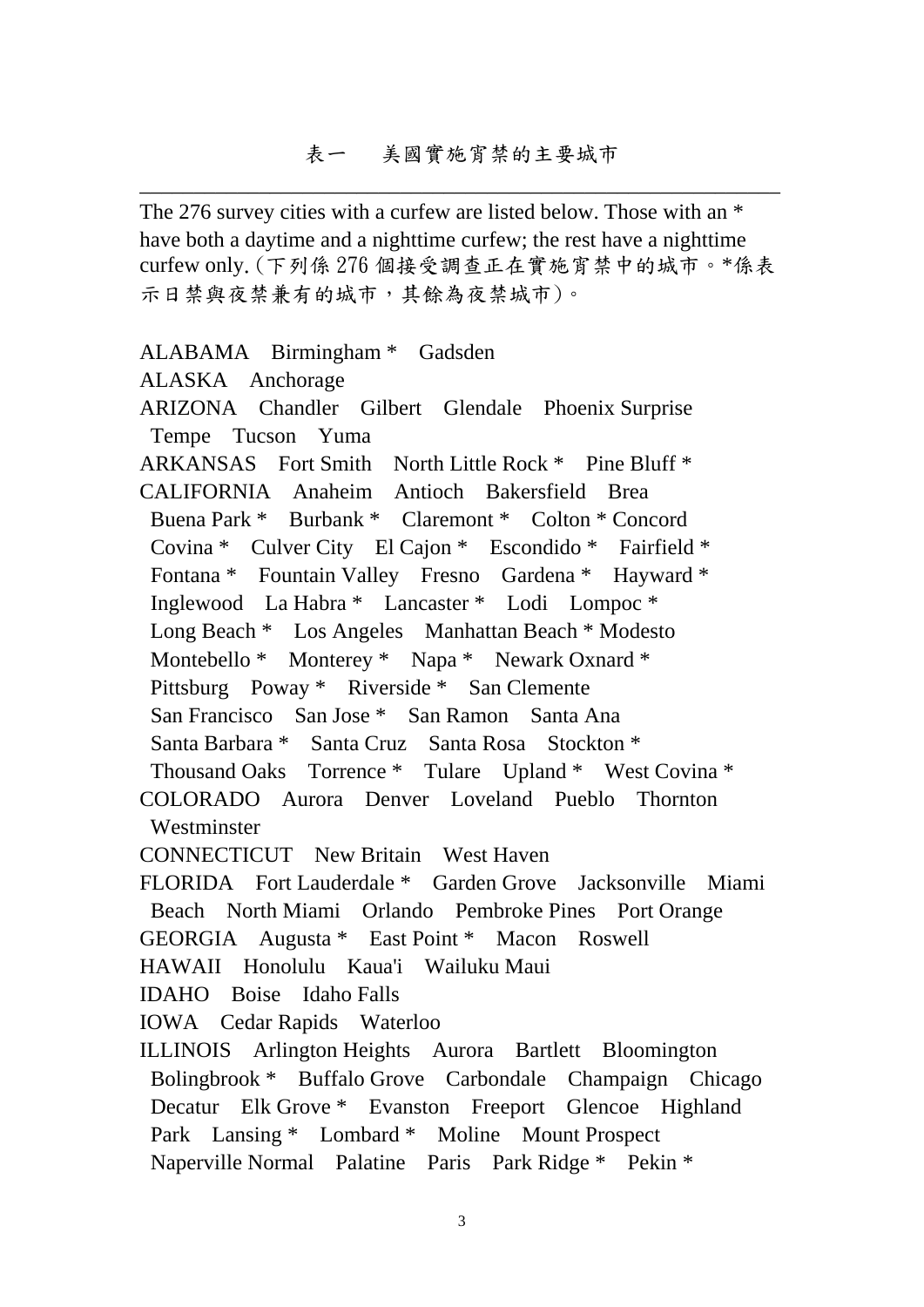Rockford Schaumburg Waukegan \* Wheeling INDIANA Carmel Columbia City Elkhart Fort Wayne Marion Michigan City New Albany South Bend KANSAS Hutchinson Olathe Witchita \* KENTUCKY Frankfort Lexington Louisville LOUISIANA Houma Lake Charles New Orleans \* Shreveport MAINE Augusta MASSACHUSETTS Chicopee Lowell Lynn Malden Methuen Revere MARYLAND Hagerstown MICHIGAN Allen Park Battle Creek Dearborn Dearborn Heights Detroit \* East Point Farmington Hills Holland Jackson Lansing Livonia Midland Muskegon St. Claire Shores Wyoming MINNESOTA Blaine Brooklyn Park Burnsville Maplewood Minneapolis \* Minnetonka Rochester MISSISSIPPI Biloxi \* Greenville \* Natchez \* Tupelo \* MISSOURI Chesterfield Chillicothe Kansas City St. Charles St. Joseph St. Peters University City MONTANA Billings Great Falls NEBRASKA Bellevue NEVADA Las Vegas NEW HAMPSHIRE Nashua NEW JERSEY Elizabeth Gloucester Jersey City \* Newark NEW MEXICO Rio Rancho \* Roswell \* NEW YORK Buffalo Jamestown Schenectady Troy NORTH CAROLINA Charlotte Jacksonville NORTH DAKOTA Fargo Grand Forks OHIO Akron \* Canton Chillicothe Cincinnati Cleveland \* Columbus \* Elyria Euclid Fairborn Lima (Recently lost day) Mansfield Parma \* Shaker Heights Toledo University Heights Waynesville OKLAHOMA Lawton Oklahoma City Tulsa OREGON Beaverton PENNSYLVANIA Allentown \* Erie Harrisburg Lancaster McKeesport Philadelphia \* Pittsburgh \* Wilkes-Barre PUERTO RICO Caguas San Juan RHODE ISLAND North Providence Pawtucket SOUTH CAROLINA Charleston Columbia Rock Hill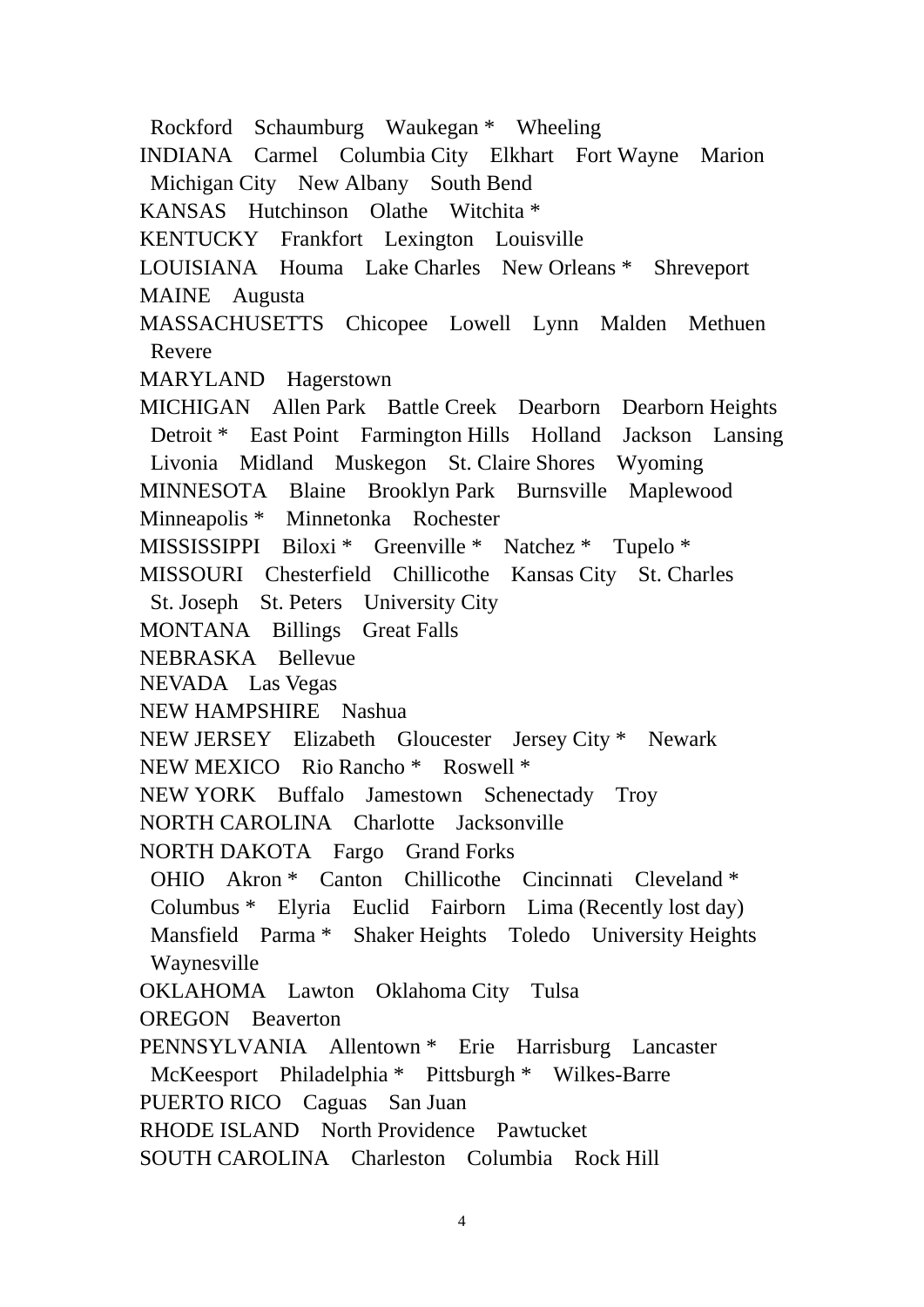SOUTH DAKOTA Rapid City

TENNESSEE Chattanooga Germantown Hendersonville Knoxville \* Memphis TEXAS Arlington \* Austin \* Corpus Christi \* Fort Worth Galveston \* Houston \* Killeen League City \* Mesquite Plano San Angelo San Antonio \* Temple \* Waco Wichita Falls UTAH Murray Ogden Salt Lake City Sandy VIRGINIA Cheasapeake Newport News Norfolk Richmond \* Roanoke Virginia Beach WASHINGTON Bellingham Longview Wenatchee \* WEST VIRGINIA Parkersburg WISCONSIN Beloit \* Brookfield Green Bay Greenfield Manitowoc Sheboygan West Allis WYOMING Casper Cheyenne 資料來源:The United States Conference of Mayors(1997). A

Status Report on Youth Curfews in America's Cities: A 347-City Survey. Washington, DC: The author.

### 表二 美國未實施宵禁的主要城市

The 71 survey cities listed below do not have a youth curfew.(下列係接 受調查的城市中,71 個沒有實施宵禁的名單)

ALABAMA Decatur Huntsville Mobile ARKANSAS Fayetteville Hot Springs CALIFORNIA Dublin Livermore Oakland Rancho Palos Verdes Richmond San Luis Obispo Santa Clara Sunnyvale COLORADO Fort Collins Greeley Lakewood CONNECTICUT Middletown New Haven Stamford Wallingford FLORIDA Boca Raton Bradenton Clearwater Fort Myers Holy Hill Miramar Palm Bay Port St. Lucie St. Petersburg Sarasota Tallahassee Tamarac ILLINOIS Galesburg IOWA Des Moines KANSAS Topeka

MASSACHUSETTS Attleboro Boston Haverhill Salem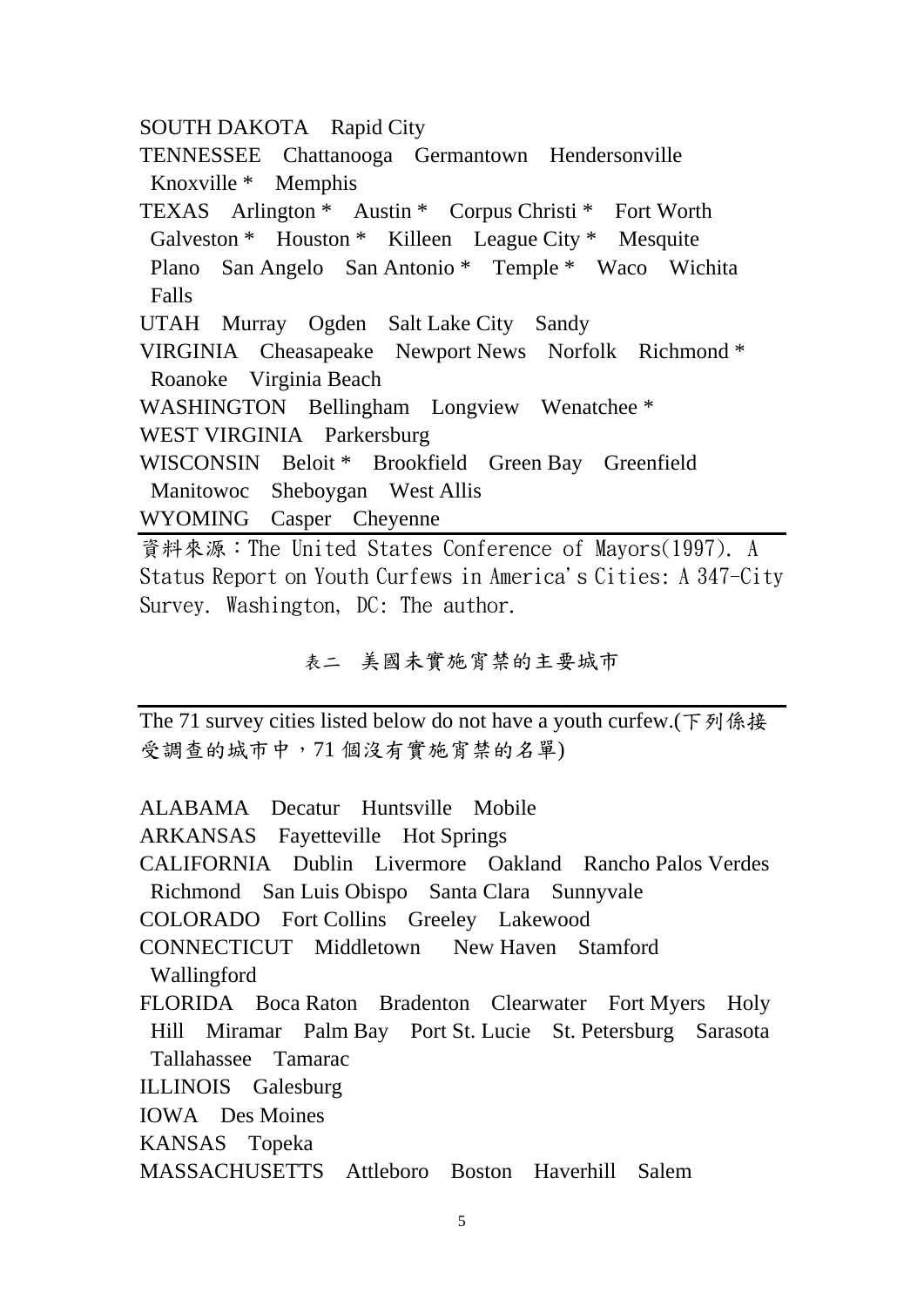MICHIGAN Port Huron Rochester Hills NEBRASKA Lincoln Omaha NEW JERSEY Bridgewater Edison Fort Lee West Orange NEW YORK Freeport Mount Vernon New Rochelle White Plains Yonkers NORTH CAROLINA Greensboro Wilmington Wilson Winston- Salem OHIO Centerville Kettering RHODE ISLAND Cranston Providence TEXAS Abliene Denton Longview Lufkin VIRGINIA Alexandria Lynchburg WASHINGTON Auburn Richland Seattle Spokane WISCONSIN Wausau 資料來源:The United States Conference of Mayors(1997). A

Status Report on Youth Curfews in America's Cities: A 347-City Survey. Washington, DC: The author.

## 貳、青少年宵禁的功能

實施青少年宵禁的主要目的是在於限制青少年的行動,其功能主要有下列 各項:(一)、防止青少年於夜間外出犯罪;(二)、避免青少年成為犯罪受害者; (三)、預防青少年於夜間不良場所學會抽煙、喝酒、吸毒等不良習性;(四)、防 止青少年逃學、逃家,尤其日禁的城市更著重於此;(五)、避免青少年被當作犯 罪的工具;(六)、課以父母承擔管教子女應有的責任;(七)、整體防治青少年犯 罪,維護社區治安。目前犯罪學基本上已肯定青少年宵禁的價值,其關鍵只在於 如何立法與如何實施(黃德祥,民 87,Henry, 1995; Ruefle & Reynolds, 1995; U.S. Department of Justice, 1997)。

以美國實施青少年宵禁爭議最多的德州奧斯丁(Austin)為例,自1990年開 始實施青少年宵禁法(Juvenile Curfew Ordinance)以來,青少年犯罪減少了 14%,以犯罪類型來說,非住宅竊案(non-residential burglaries)減少了 83%, 一般竊案減少了  $9\%$ , 汽車竊案減少了  $42\%$ , 搶劫減少了  $50\%$ , 性攻擊(sexual assault)更減少了 91%, 傷害罪減少了 3%。也由於此種成果,儘管有些家長及青 少年不服禁令,但德州奧斯丁市一直實施青少年宵禁至今,該市宵禁適用於年齡 十七歲以下的青少年,宵禁時間是全市由晚上 11:30 開始宵禁,至早上 6:00 為 止,一般學生上學時段,白天也由9:00開始日禁,至下午2:30為止。但是奧斯 丁市中心犯罪嚴重地區,共分三區,一、二區由晚上 10:00 開始宵禁,至早上  $6:00$  為止,第三區由晚上  $11:00$  開始宵禁,至早上  $6:00$  為止(Austin Police Department Public Information Office, 1998)。

美國另一個實施青少年宵禁著名的城市是紐奧良(New Orleans),該市於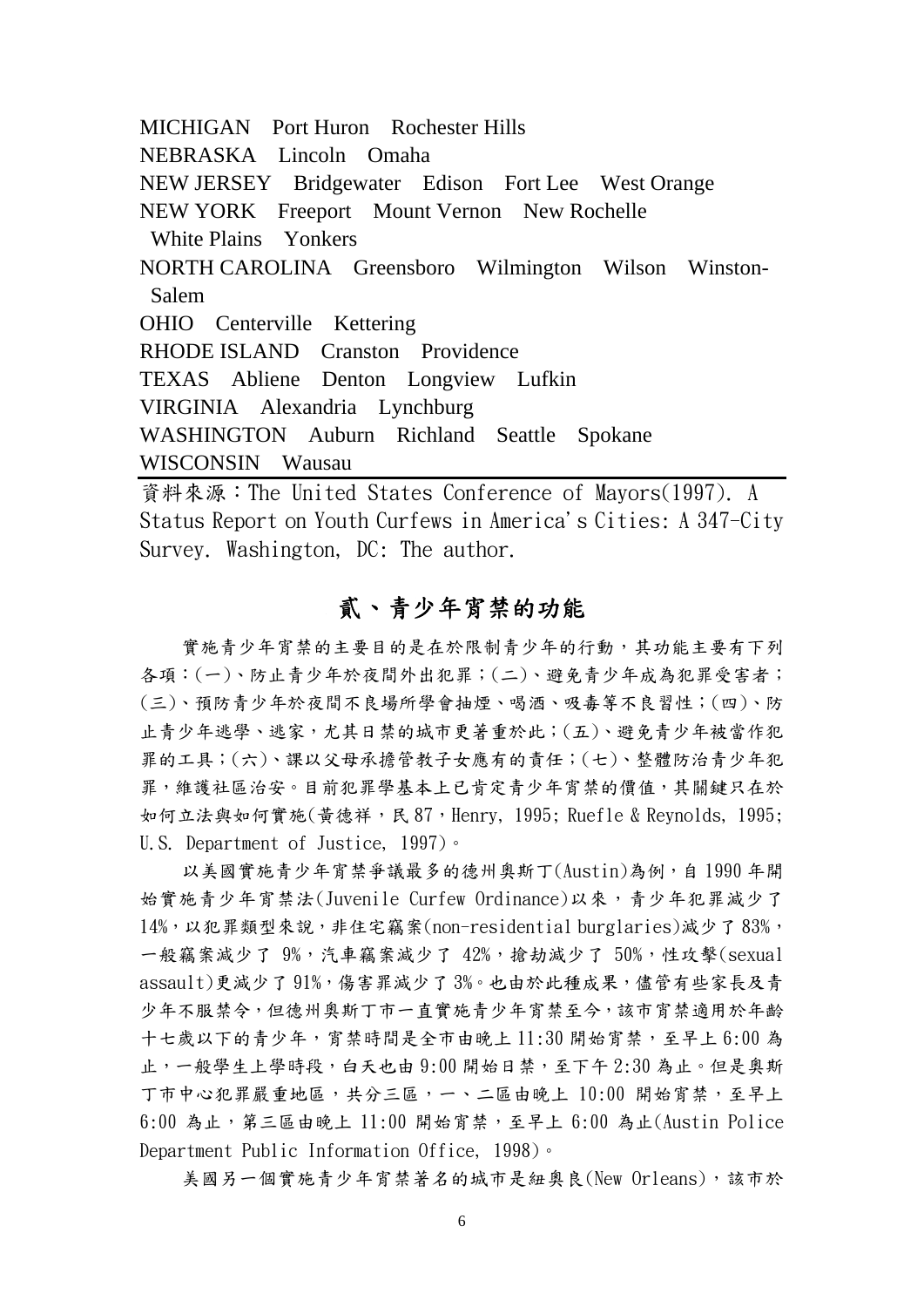1994年五月開始實施青少年驚情少年被捕人數下降更高達 27%,以犯罪 類別而論,武裝搶劫被捕人數減少 33%,汽車竊案減少 42%。實施青少年宵禁的 效果至為顯著。紐奧良市也因實施青少年宵禁成效卓著,而贏得美國總統柯林頓 的讚賞,並呼籲其他城市考慮實施青少年宵禁。

德州達拉斯(Dallas)也自 1994 年五月開始實施青少年宵禁,其理由是,青 少年犯罪年齡集中在10至16歲,多數青少年犯罪發生在晚上11時至凌晨1時 之間,地點以公寓、停車場、街頭、公路上為最多,尤其強姦罪發生在凌晨 1 時至凌晨3時之間為最多,33%的搶劫發生在街頭、公路上,達拉斯實施青少年 宵禁之後,青少年犯罪減少 17.7%,在實施青少年宵禁時段青少年被捕人數減少 14.6%,自 1994 年五月開始實施青少年宵禁與相關方案以來,達拉斯青少年犯罪 與青少年被害人總數都有明顯下降,也因此,美國的青少年宵禁廣受社會大眾的 支持。1995年,加州聯邦法院對另一個不服宵禁的案件駁回時指出,為了保護 少數人(青少年)的道德、心理、生理的安全與福祉,政府有權限制他們不要在夜 間上街頭(Bilchnik, 1996; Witte, 1996 )。

## 參、青少年宵禁之規定

美國由於是地方分權的國家,除夏威夷州全州實施青少年宮禁之外,其餘 各州青少年的宵禁都是由地方立法並執行,也因此在實施青少年宵禁的城市之 中,青少年宵禁的相關規定亦不盡相同。根據調查,以青少年宵禁的年齡而論, 多數是以 17 歲以下青少年為適用對象,也有規定年齡在 18 歲或 16 歲以下開始 的城市;違反青少年宵禁法其父母大都要受罰,罰金由美金 50 元至 500 元不等, 但有些城市會先開書面警告,以後違禁時再處罰;實施青少年宵禁的城市大都 設有「宵禁中心」(Curfew Center),青少年違禁者要被送到「宵禁中心」,等 待父母領回,在等待之時,並由社會服務、宗教、心理輔導人員施以必要的諮商 輔導。至於青少年宵禁的時間有些是由午夜開始至早上六點,多數是由晚上十一 時開始至早上六點為止,更有早至晚上八點開始,有些假日與平時宵禁的時間不 同,更有些城市日禁與宵禁都有(黃德祥,民 87; Bilchnik, 1996; Ruefle & Reynolds, 1995; U.S. Department of Justice, 1997)。由此亦可見美國實施 青少年宵禁的多樣性。

在美國實施青少年宵禁的城市也有一些例外規定,如,德州達拉斯(Dallas) 的青少年在下列情境下不受青少年宵禁法的限制:

- (一)、由一位成人陪同;
- (二)、參與州際活動或憲法修正案第一條所規定的權利事項;
- (三)、工作上下班;
- (四)、緊急事故;
- (五)、已經結婚(Bilchnik, 1996)。

最值得注意的是,美國多數都市將青少年宵禁視為一種「社區本位的方案」 (community-based program),相關的配套措施也受到關注。以亞利桑那州鳳凰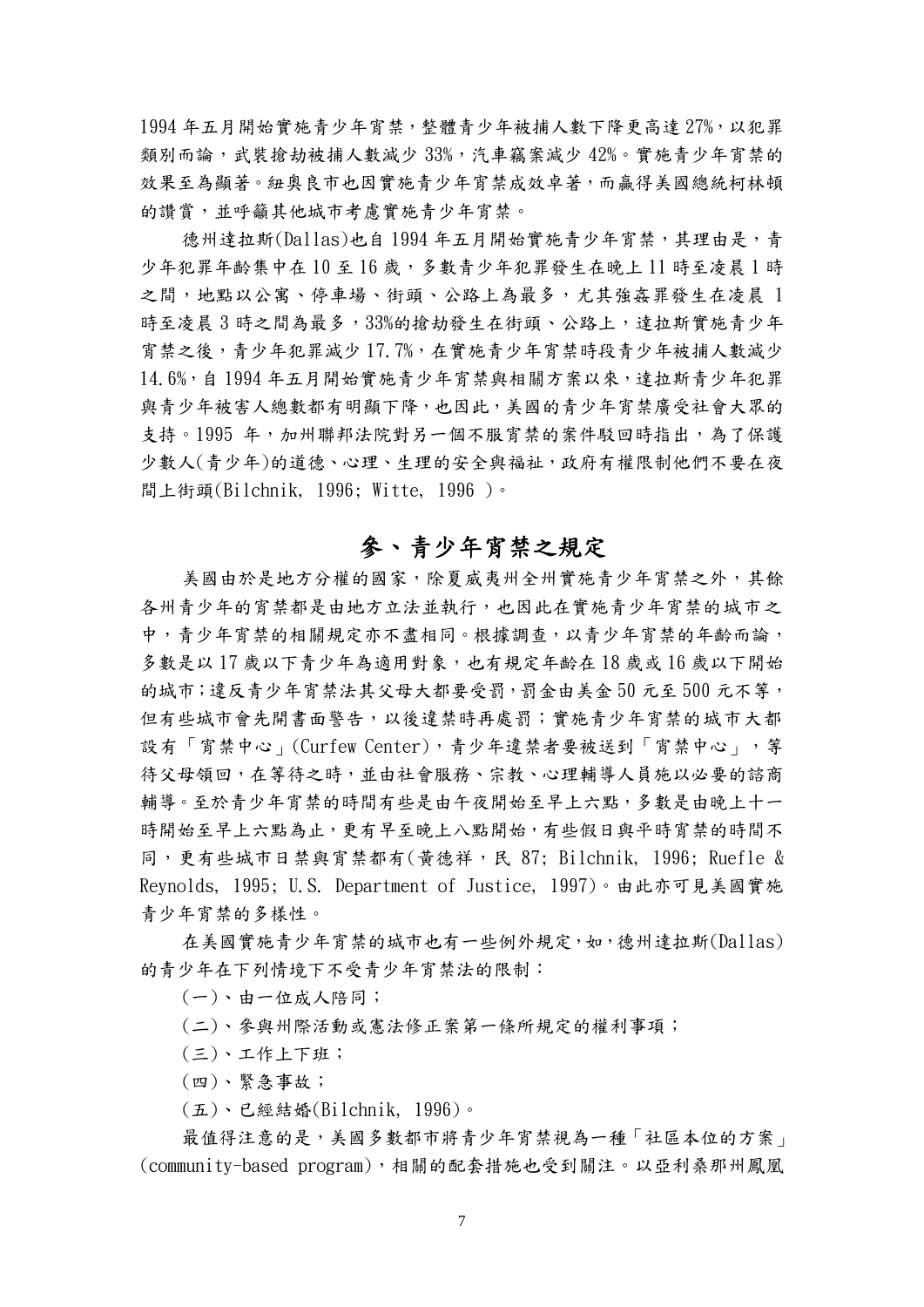城(Phoenix)為例,除了青少年宵禁法之外,並實施了「藥物濫用抗拒教育方案」 (Drug Abuse Resistance Education)、「幫派認定與教育覺察訓練方案」(Gang Recognition and Education Awareness Training),以及其他槍枝管制方案。 紐奧良市更設有 24 小時「宵禁熱線」(Curfew Hotline),供各界查詢與提供諮 詢服務。違禁的青少年與其父母在宵禁中心都要接受諮商輔導。另外,紐奧良市 更有暑期就業方案、青少年休閒活動方案、夏令營等相關配合措施。佛羅里達州 傑克森維爾市(Jacksonvile)規定違反青少年宵禁者會被送到「青少年評估中心」 (Juvenile Assessment Center),在此中心,由市政府提供必要的社會、教育與 心理衛生服務。德州達拉斯更有法律宣導、夜間籃球賽、學校聯繫方案等配套措 施(Bilchnik, 1996; Frerking, 1995; Sercombe, 1997)。目前各實施宵禁的 地區通常都會建構網頁公告周知。

整體來看,美國實施宵禁的各大城市相關規定大致相同,青少年宵禁都有例 外排除規定,不受宵禁限制的情況如下:

- (一)、青少年由家長、監護人及其他擁有監護權的長輩陪同。
- (二)、由父母或監護人指派青少年必須處理緊急任務時。
- (三)、從事合法生意或職業的青少年。
- (四)、從事學校旅行、宗教活動、市民活動或會議的青少年。
- (五)、受憲法第一條修正案保護的青少年。

同時,無論是日間或夜間宵禁,皆明文規定家長、監護人的職責所在,父母 和青少年都要受到法律管轄。違反宵禁法令規定者視為背信,青少年、家長或監 護人會收到法院傳票。如果傳票發出,則上述人員必須出庭應訊。青少年若被發 現觸法,可能須處以 100 元以上罰金或 10 小時的社區服務。若再犯,均以加倍 罰則的方式處理。如果父母和監護人確定違法,必須繳納罰款和從事社區服務。 倘若是違反宵禁的初犯,則屬情節輕微的小罪,青少年或父母可能被法院傳訊。 因此,青少年及家長或監護人可能需要出庭、繳納罰金、社區服務、受緩刑處分, 相關懲處由法官判決確定。也由於青少年宵禁具有強制刑罰功能,對青少年及其 父母形成壓力,進而達到立法的目標。

在1997年五月,加州聖塔芭芭拉政府通過日禁(白天宵禁或戒嚴)。明文禁 止未滿十八歲應接受強迫教育的青少年在上課時間不得在校外遊蕩。行政當局採 取此項措施主要訴求在於不論晚上或白天皆能保護青少年遠離不良影響、降低青 少年犯罪率和確保公眾健康、安全和福祉。行政當局尤其應注重如何降低青少年 犯罪的機率和成為受害者的比率。

聖塔芭芭拉政府實施日禁的條文臚列如下:

「任何未滿十八歲受教育法案第 48200 和 48400 條款法令限制的青少年不 得在上課期間出現在大街、巷道、馬路、人行道、公園、碼頭、船塢、遊樂場所、 餐廳、停車場、空地。此項條款也普及中輟生、退學生或正在遷徙的學生。」

但與宵禁相同,仍有許多情況不受上述條款限制:

(一)、學生由家長、監護人及其他擁有監護權的長輩陪同。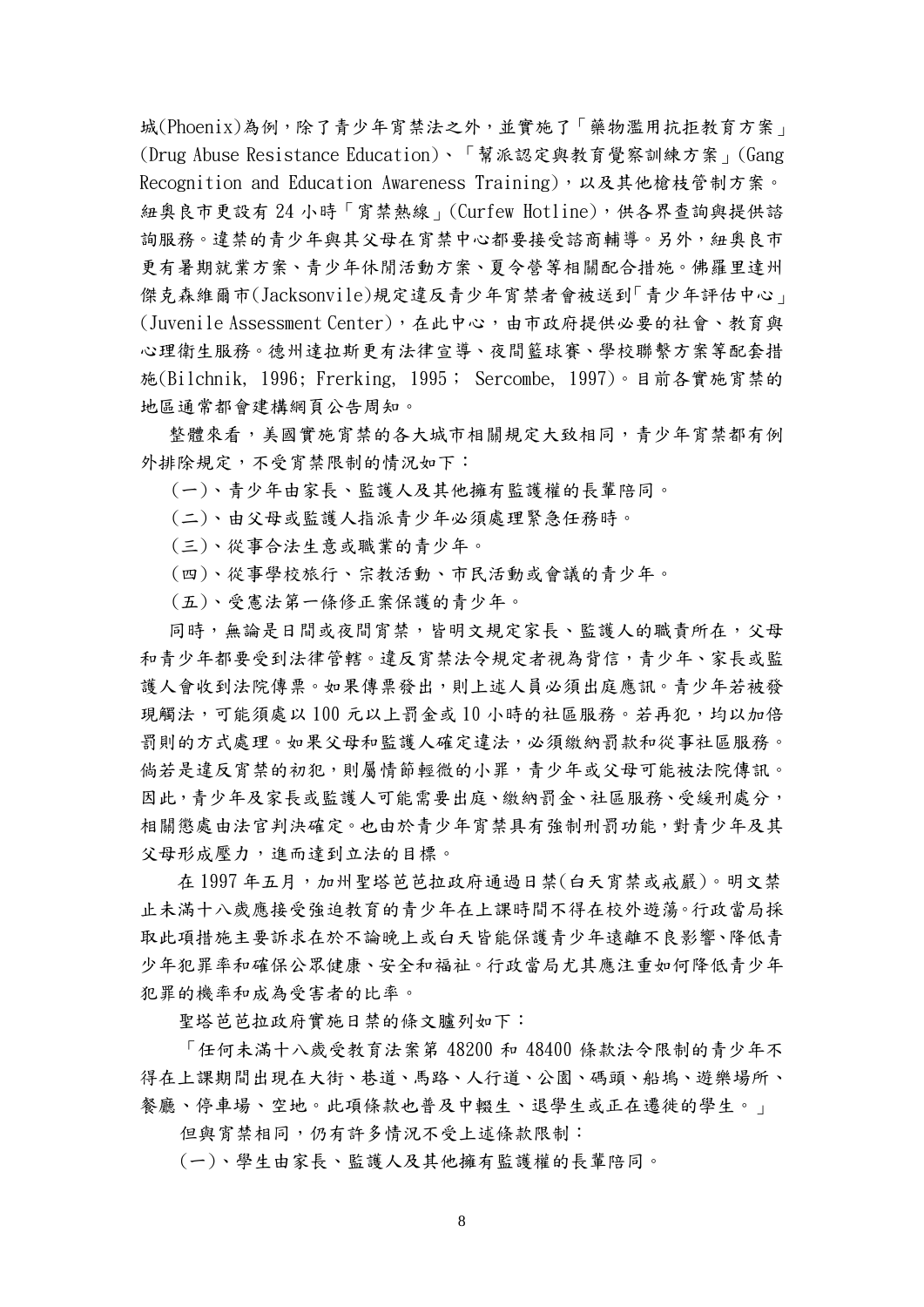(二)、尋合法途徑終止強迫教育的青少年,例如在家教育者。

(三)、由父母或監護人指派青少年必須處理緊急任務時。

- (四)、尋求醫療服務的青少年。
- (五)、學校的校外教學活動。
- (六)、受憲法第一條修正案保護的青少年(Bilchik, 1996)。

### 肆、青少年宵禁之爭議

目前在美國實施青少年宵禁的最大爭議是適法性的問題,「美國公民自由 聯盟」(American Civil Liberties Union, 簡稱 ACLU)是長期反對實施青少年 宵禁的團體,ACLU 指稱美國是一個自由的國家,青少年的人身自由、結社自由、 司法程序一樣要受到均等保護,ACLU 的會長 Arthur Spitzer 更認為青少年宵禁 並不能夠大幅降低青少年犯罪,因為多數的犯罪發生在非宵禁時段,同時青少年 犯罪只占青少年人口的少數,不能因為 2%的人犯罪就限制其餘 98%人的行動自 由,更有甚者,美國有兩大城市:紐約與波士頓,並沒有實施青少年宵禁,所以 青少年宵禁並非一定需要(Clutter, 1997; Frerking, 1995)。青少年通常也會 認為宵禁妨礙他們的自由、休閒時間、活動進行。

美國對人權與自由特別重視,下列憲法相關的法令常被當作反宵禁 (anti-curfews)的依靠:

(一)、憲法修正案第一條 保證人民有言論、信仰宗教、集會結社自由的權利。

(二)、憲法修正案第四條 保護人民有免於無理的搜查和拘留或限制行動。

(三)、憲法修正案第五條 保證人民在法律之前人人平等。

(四)、憲法修正案第九條 個人隱私的保障(包括家庭自治權)。

 (五)、憲法修正案第十四條 保護人民免於不合法律程序的自由剝奪(包含旅 遊權利)。

 美國即曾經因青少年宵禁有過數起適法性的訴訟,最著名的是德州達拉斯婦 人奎特(Qutb)因不服女兒違反宵禁受罰,而向聯邦地區法院提出告訴,結果婦人 奎特勝訴,但是聯邦第五巡迴法院後來支持達拉斯的青少年宵禁法,認為青少年 宵禁是基於公共利益,目的在防止青少年犯罪與被害,適用對象也限於少數人, 因此實施青少年宵禁並不違反憲法的規定,因而判決婦人奎特敗訴,本案再上訴 至聯邦最高法院,1994 年五月聯邦最高法院駁回此案,維持聯邦第五巡迴法院 的判決確定,本案稱之為「Qutb v. Strauss 案例」。

 不過在地方法院層級,美國倒有不少地方的青少年宵禁被判為違憲,但聯邦 法院卻大都判決青少年宵禁並不違憲,聯邦法院一直認為,為保護青少年健康的 成長,並確保社區與社會的安定,青少年宵禁是合適的刑事策略,並不違反憲法 對人身自由的規定。

 1975 年賓州地方法庭即判定,青少年宵禁法令違反憲法修正案第一條(違 反集會結社自由)、第十四條(法律程序不得牴觸青少年言論自由及父母養育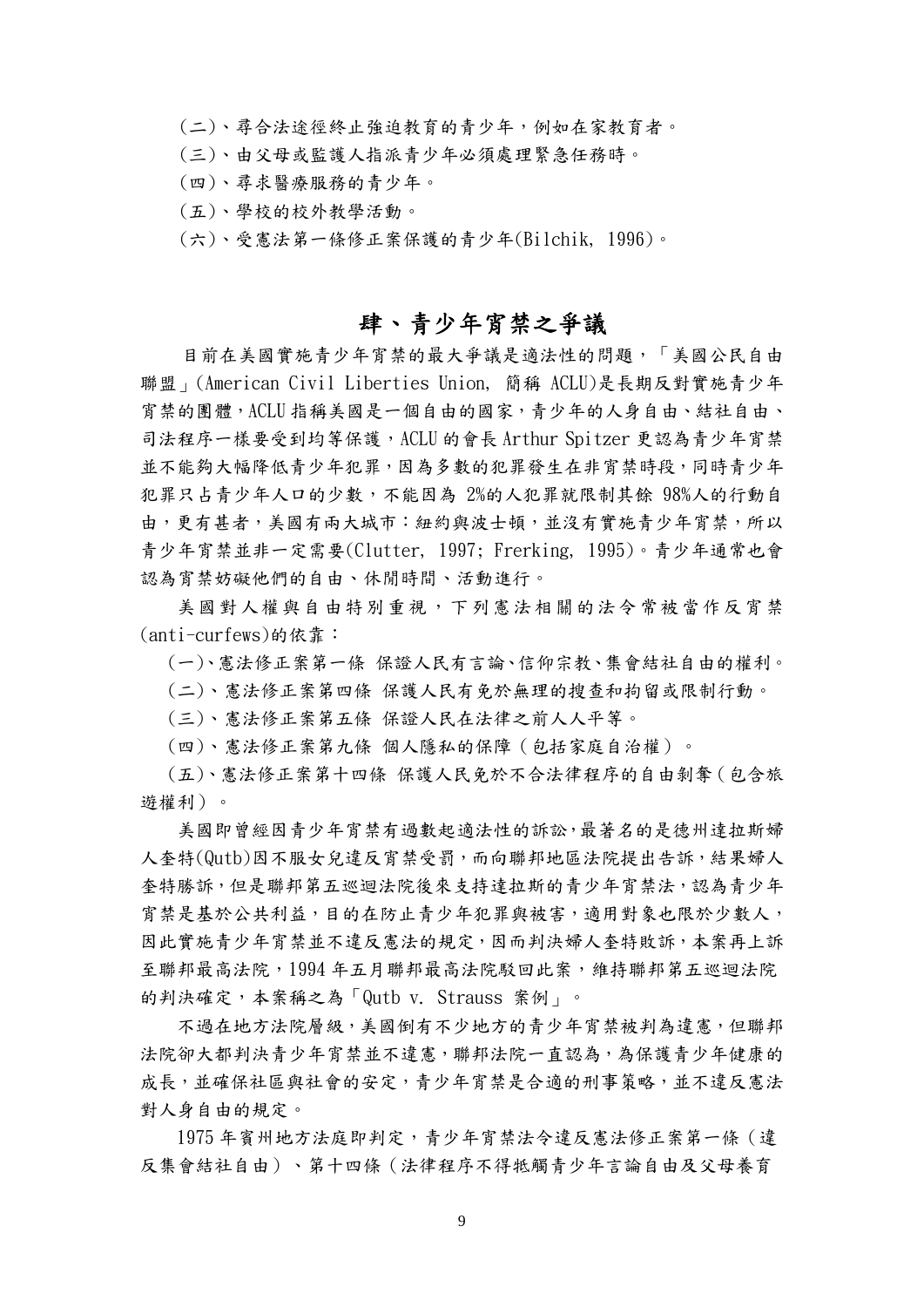權)、第九條(違反家庭自治權),剝奪未成年人的權利。

 1989 年哥倫比亞洲地方法院判定,青少年宵禁法令違反憲法修正案第一條 (違反街上游走和公共場所聚會的自由權利)與第五條規定。

然而,1993年德州達拉斯法庭給予宵禁法令合於憲法的適法性判決,並向 最高法庭呼籲認可此項法案的合法性,青少年的品行應該有比成人更大限度的規 定空間,以確保未成年人的福利,因為他們的未成熟、無經驗與缺乏判斷力,有 時可以消弱他們行使權力的能力。

 1989 年也曾經有一市民 Simbi Waters 抗議首都哥倫比亞特區實施青少年宵 禁而興訟,結果聯邦地區法院判決哥倫比亞特區實施青少年宵禁違憲,可是 1995 年哥倫比亞特區市政府廢除舊的青少年宵禁法,參考立法界定較嚴格的德州達拉 斯青少年宵禁法,另訂青少年宵禁法施行至今。

然而儘管訴訟連連,美國有關青少年宵禁的違憲訴訟,尚無父母最後勝訴的 案例(黃德祥,民 87; Bilchnik, 1996; Diamond, 1999; Ruefle & Reynolds)。

### 五、父母與社區在青少年宵禁上的角色

美國家長團體向來最支持實施青少年宵禁,孩子從宵禁之中學到的最重要 事情之一便是父母的關愛。青少年雖然想要從父母那裡獲得特權,但他們仍需要 父母的監督和輔導來建立自我規範(McCarthy, 1998)。

家長組織認為,宵禁的實施是協助父母教導子女寶貴的一課。宵禁可以幫 助父母和子女之間建立互相信賴的關係,當子女準時到家,父母便可以相信子女 是值得信賴的。家中門禁也幫助青少年獲得如成人般的特權,只要他們知曉自己 要做什麼,做好決定,就可以得到為自己安排生命的機會。例如,辛苦的工作獲 得食物、衣物、庇護所和為自己和家人的活動安排,那便是贏得的特權,而非免 於法律限制的特權。家長團體認為我們必須教育下ㄧ代,讓他們做決定,教導他 們行為和機會間的關係。換句話說,必須給于下一代某些教育,使他們學習如何 待人處事。如果孩子總是準時回家,那麼父母就可以相信他,如果父母能相信他, 他便會遠離傷害準時回家,因此,在某些時候,父母可以准他晚點回家,那孩子 為了擁有特權,便會養成準時回家的習慣(McCarthy, 1998)。此外,父母應注意 下列事項:

 (一)、當孩子出門時,必須知道他們要去何處、他們要做什麼,並指定明確 時間回到家中。

(二)、不要讓孩子參加沒有大人監督的聚會,因為通常都會發生意外。

 (三)、檢驗孩子的行程,確定他們的行蹤﹔如果發現他們說謊,應該限制他 們的活動。

(四)、如果您的孩子宣稱自己是可以信任的,那麼門禁時間最好不要太晚。

(五)、抽空陪孩子說話,了解他們的心思。

(六)、經常和孩子朋友的父母連絡。

本質上,青少年宵禁只是手段,是兼有對青少年及其父母約束的規範。然而,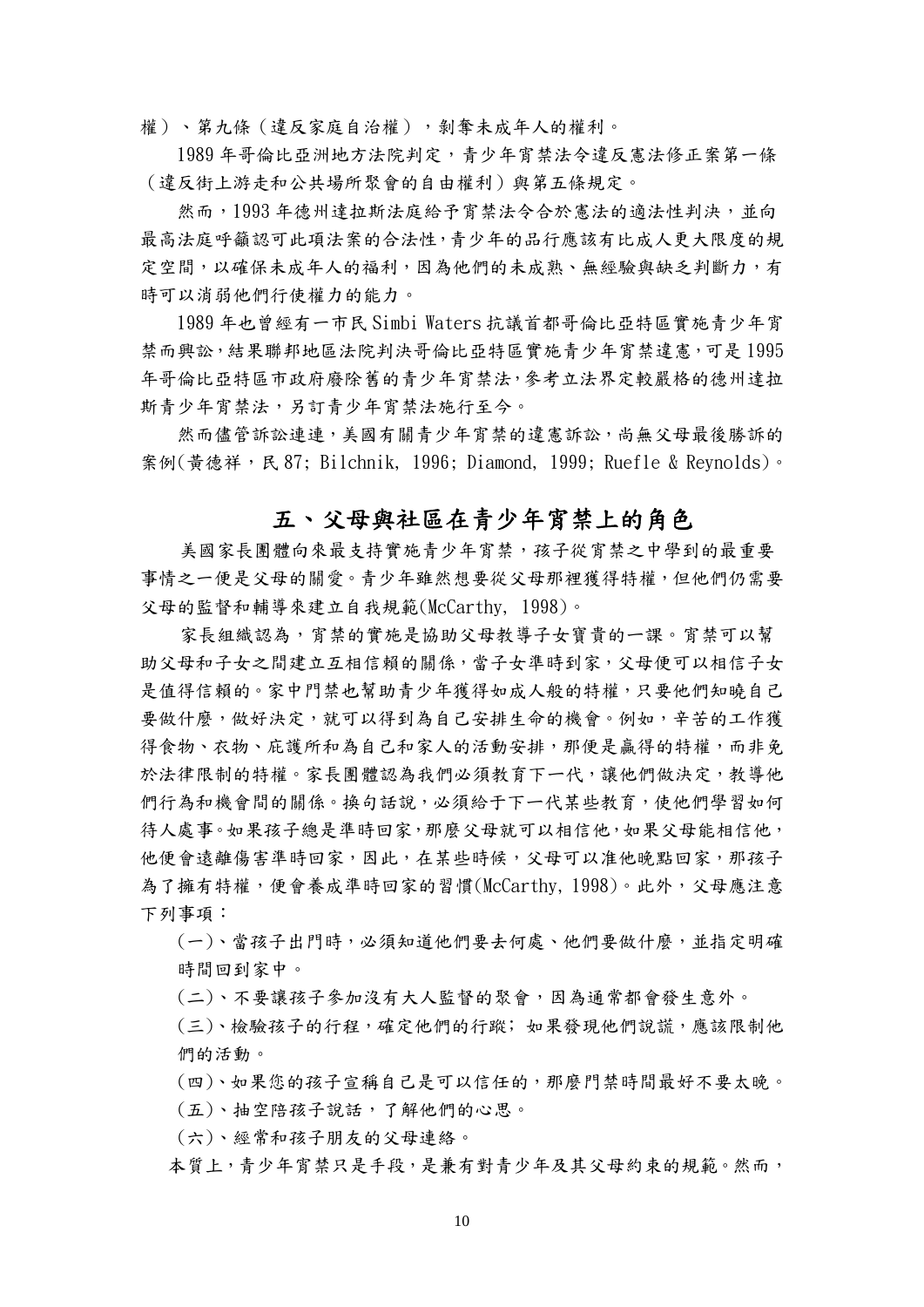父母與小孩是無可替代的關係,父母仍舊是宵禁法令之外的主要管教者。

 此外,美國一直將社區方案(community program)與宵禁法案密切結合,希望 經由社區經營與輔助,協助青少年減少犯罪的可能性。下列是七個主要城市在配 合宵禁上的相關措施,頗有可取之處:

#### 一、Dallas,Texas(達拉斯,德州)

 1994 年達拉斯政府官員和警察單位合作研擬一套適合且有效的宵禁法令,適 用於十七歲以下的青少年及他們的父母或監護人,並且重視宵禁執行前的宣傳工 作,以讓社會各界體認宵禁的重要性。宵禁期間逮捕的青少年犯先給予口頭警告 並帶回家,或是開一張 500 元的罰單,並安置在拘留所,累犯者的罰金則高於 500 元。達拉斯宵禁法的特色是全面性的,包含法令的研討、學校聯盟的配合與 警察行動聯盟的支援。三個月後的統計資料也明白的顯示宵禁法令確實大幅減少 了青少年犯罪率。

#### 二、Phoenix, Arizona (鳳凰城, 亞利桑那州)

 為了修正 1968 年所制定模糊的無法執行的宵禁政策,1992 年鳳凰城警察單 位和休閒娛樂單位(PRL)聯合推動制定包含多元化方案的宵禁法令,少年犯及 其父母親有參加轉介方案的選擇權,內容包括親子交流、衝突分析訓練與社區服 務課程,直到警察單位收到完成課程方案通知,此項方案才結束。若是轉介方案 未實施則將向少年法庭提出訴訟。PRL 人員也對少年犯及家長實施追蹤接觸,以 判定是否需要更多的診斷或是取消方案的執行。此項法案對當地的幫派份子也造 成嚴重的威脅。鳳凰城的宵禁法案有一項特色是,結合其他城市機關與私人公司 (如 Motorola 公司)及小學中學與警察單位的配合,以一名警察人員分配兩名 學童進行監護工作,以更有效率的掌握青少年的情況。

#### 三、Chicago,Illinois(芝加哥,伊利諾州)

 1993 年芝加哥警察單位創立了多元化的青少年宵禁方案(CAPS),1994 年再提 出「隔離運作方案<sub>」</sub>(Operation Timeout),是結合了警察巡邏任務、青少年的 轉介輔導和社區服務的全面性措施。此方案規定,少年犯的父母親或監護人必須 負連帶責任。初犯者家長若是故意允許、意圖教唆、鼓勵孩童去犯法者,罰金 200 到 500 元。累犯者家長必須接受法院傳訊,並出庭應訊,若家長無法出庭者, 不得將少年犯帶回家。此時政府將提供教養課程和諮商課程,並強制少年犯及監 護人接受。

#### 四、New Orleans, Louisiana (紐奧良,路易斯安那州)

 1994 年紐奧良市創立亦屬多元化的青少年宵禁方案(MACI),以中央宵禁中心 (CCC)為中心,整合政府機構、宗教、醫藥社區等專業人士與警察單位,並設 立 24 小時熱線專線以回應臨時問題。初犯者被帶往 CCC 留置等待父母帶回,並 必須參加輔導課程。累犯者父母必須接受法院傳喚,並可能被科罰金。這些措施 最重要的目的是希望建立起親子間的對話關係與家庭內的新規則。另外,此方案 的重要成分是 500000 元的城市基金的投入,舉辦夏令營,並藉著與私人公司合 作提供了1300個新的夏日青少年工作機會,並得到法人機關的資金贊助。公、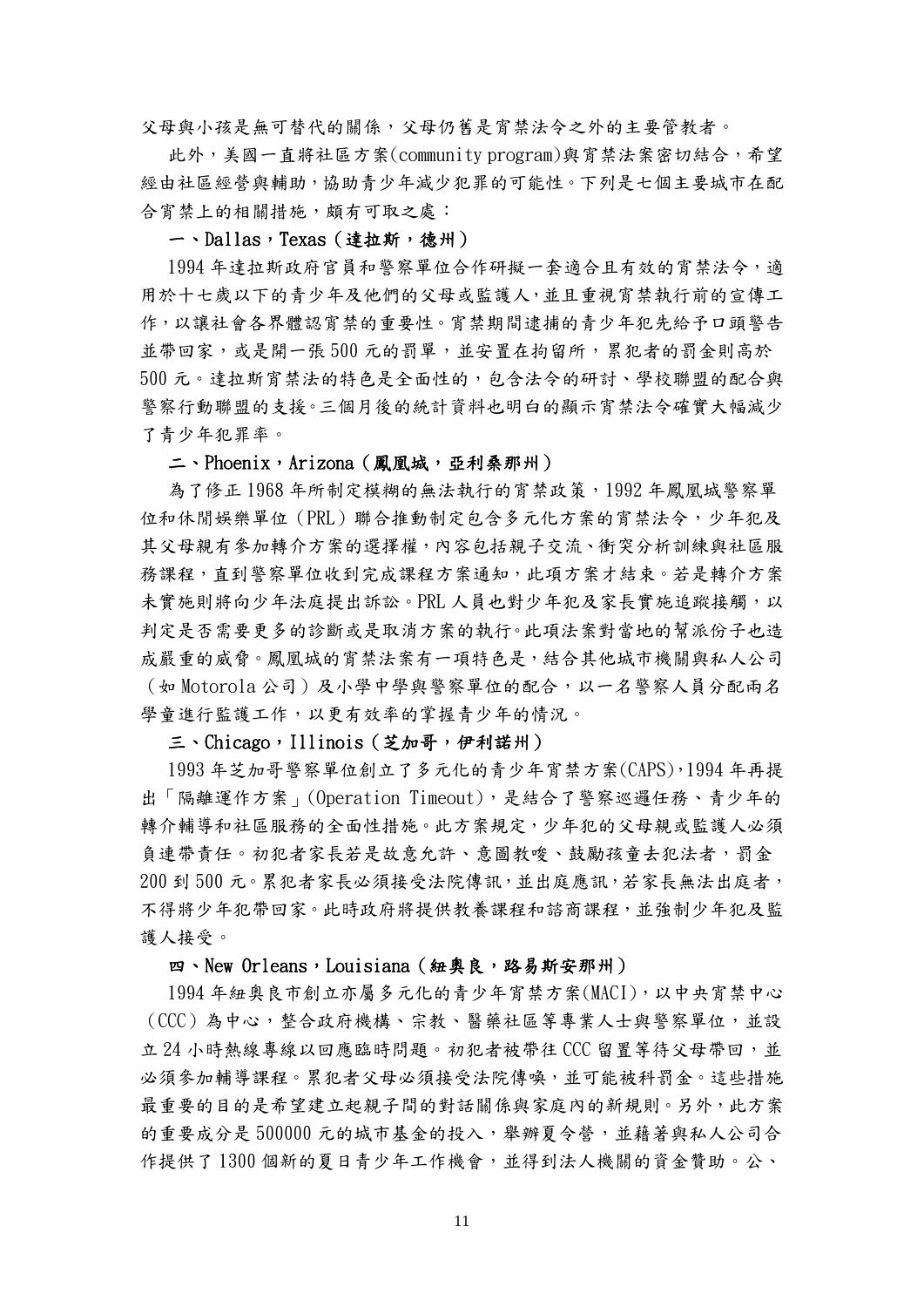私部門與具體行動、資金的支持,促使此方案的全面性成功。

#### 五、Denver,Colorado(丹佛市,科羅拉多州)

 1993 年一群約 2500 名市民所組成的請願團提議修改宵禁法令,以確立一個 更為安全的環境。於是丹佛市於 1994 年發展出結合社區團體、家長、警方、娛 樂中心、社會服務與政府幕僚的合作方案,以休閒中心或教堂當作違反宵禁的青 少年暫時收留所。透過此項合作宵禁方案成為連結供給需求與居民間資源整合的 循環窗口。初犯者父母或監護人有權選擇參加轉介輔導方案,或上法庭付上一筆 罰金,或執行法院規定的社區服務。累犯者則必須接受較嚴厲的制裁、出庭或罰 金。統計資料也顯示此項方案對於社區安全與家庭和諧的促進有極大的助益。

#### 六、North Little Rock, Arkansas (北小岩城, 阿肯色州)

 1991 年的宵禁法令有特別規定:一是增加父母對孩子的監督;另一是簡化警 察單位的作業程序。政府為青少年犯罪案件設單一窗口辦理,對於初犯者必須告 知父母或監護人宵禁法令與犯罪的相關狀況,再犯者必須對父母科以罰款,但可 以延遲一年交付(如果沒有再犯情事發生),對於三犯以上者必須提出轉介輔導。

### 七、Jacksonville,Florida(傑克森維爾,佛羅里達州)

 Jacksonville 是少數對於少年犯及其父母提供一系列簡單通道、全面服務的 城市,其青少年宵禁方案(JAC)是設定強制法令規定與提供社會教育、身心服務 的基礎,並將所有資源加以整合,藉以及早防止青少年的違法情事發生,JAC 是 一種預防重於治療的機構。此外,還有一項「安全與團隊」(SAFE/TEAMS)的措施, 此係一個複合式方案,整合教師、休閒專家、教育資源官員,為青少年及家長提 供諮詢、輔導服務,還有提供數學和科學的家教服務,和參加藝術、手工藝、騎 馬術、旅行、休閒、運動的機會。更重要的是,本方案將學校、社區、政府、警 察單位的資源充分整合、妥善利用,以改善青少年的休閒生活,使之避免淪落於 街頭幫派毒品的魔掌。

### 伍、國內實施青少年宵禁之可行性

由上述分析可見,實施青少年宵禁雖有爭議,但已是美國各大城市的青少 年犯罪防治的普遍措施。在美國之外,歐洲一些國家也有青少年宵禁,英國甫於 1998 年立法通過「犯罪與違常法」(Crime and Disorder Act),1998 年十月開 始實施10歲以下兒童的宵禁,該法第十四條規定,地方政府可以實施宵禁至多 90 天,但要獲得內政大臣的核可。波蘭於共產黨瓦解後,青少年犯罪也非常嚴 重,部分城市實施青少年宵禁之後,大幅降低了三分之二的青少年犯罪。台北市 於陳水扁市長任內開始實施青少年夜間柔性勸導方案,禁止青少年於深夜在街上 及公共場所停留,據估計此方案實施以來,降低27%的青少年罪犯,但由於於法 無據,而受到批評(黃德祥,民 87)。

然而,台灣地區近幾年來,青少年犯罪一直處於高峰階段,自從民國八十 年以後,台灣地區青少年犯罪即急遽增加,八十六年雖稍有下降,但整體犯率與 犯罪總數仍高出其他亞洲國家許多,如日、韓、香港、新加坡等國(法務部,民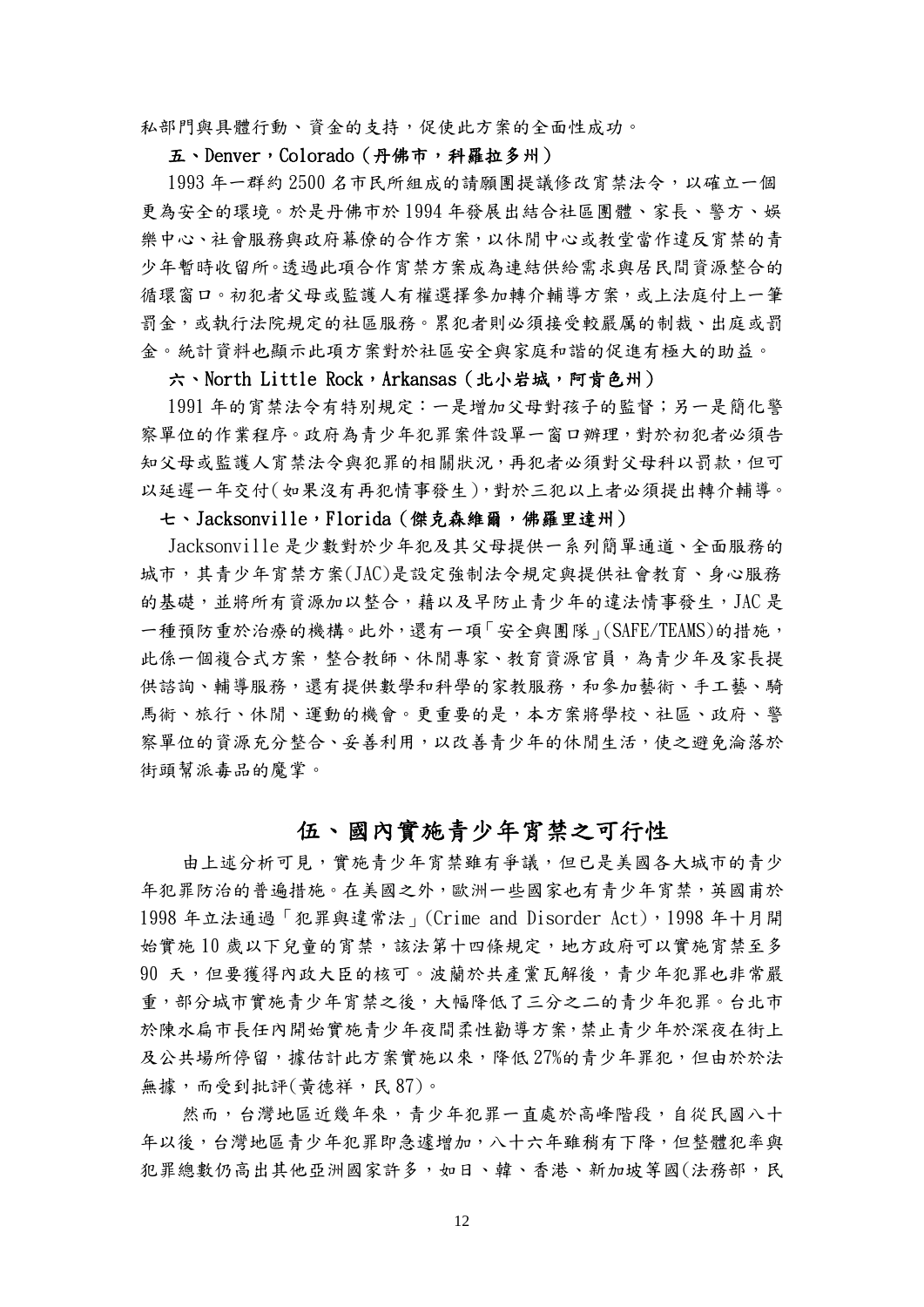87; 黃德祥,民 83;民 87),因此面對嚴重的青少年犯罪,似乎是審慎考量各項 可能防治策略的時候。實施青少年宵禁即是有效的策略之一。

由國外的經驗來看,實施青少年宵禁也似乎是大勢所趨,也是防制青少年犯 罪的有效策略。鑑於台灣地區青少年犯罪仍處於高峰時期,每年有近二萬餘位青 少年觸犯法網,是眾多青少年個人幸福的損失,也是國家社會的嚴重損失。目前 似乎是到了要廣泛探討各項青少年犯罪防治策略的時候,是否立法實施青少年宵 禁即是一個值得探討的公共議題。

 鑑於國內青少年犯罪的嚴重性,早日立法實施青少年宵禁可能也是一項值得 嘗試的刑事政策。尤其如上述,在號稱全世界最為民主與自由的美國絕大部分城 市都在實施宮禁之中,而且統計資料也顯示,富禁具有防治青少年犯罪的立即效 果。因此,作者建議立法院能早日立法訂定「青少年宵禁法」,在其中詳細規定 青少年宵禁的時段、執法方式與程序、主管機關、違禁者處置與輔導策略、相關 設備、父母教育方案。在立法訂定「青少年宵禁法」之前可先行舉行公聽會,或 作相關研究,以使立法周延。

 不過由於新法訂定較費時,也可以考慮直接修訂「少年事件處理法」,在本 法之中增列實施宵禁的相關規定。在另一方面,美國一直將青少年宵禁視為地方 政府的權限,為恐中央政府統一執行青少年宵禁,會掛一漏萬,可採「中央立法, 地方執行」的方式,於法案中直接規定:「各縣市政得根據需要,經議會同意, 訂定各該縣市青少年宵禁辦法」。不過最需要注意者,乃是青少年宵禁的配套措 施比宵禁本身更為重要,如,「青少年宵禁中心」的設立、宵禁輔導人員、父母 教育方案、警察執勤方式與程序等也都需要妥善規劃,以避免未來實施時產生偏 差。當然「徒法不足以自行」,一如美國東北大學犯罪心裡學家 James Fox 所指 出,宵禁或許能收速效但成效仍有效,他並批評此種做法浪費資源。有些市長也 認為宵禁只是ㄧ種方法並非萬能丹(Welch, 1997)。

 即便有「青少年宵禁法」,也只是眾多青少年犯罪防治方案中的一種,是整 體「社會工程」的一環,尚需整體社會改革的配合,方能成功。同時在「青少年 宵禁法 | 未通過前,只要青少年的父母勤加管教,善盡父母教養責任,也可以有 效抑制青少年犯罪。此外,社區聯防與社區參與在犯罪防治工作上極為重要,但 在國內一直未見起色,所以激勵社區的配合與協助也是推動青少年宵禁及青少年 犯罪防治工作重要的一環。

總之,一個進步的國家不應故步自封,也不應盲目跟從,與其倉促施行,而 帶來紛爭與抗議,何妨集思廣義、旁徵博引、考量周全,以供決策與立法之參考。 作者(黃德祥,民 83)曾指出,以社會發展來看,台灣已成為一個「世界最大的 城市國家」(world's biggest city country),資訊流通快速、城鄉差距日減、 青少年活動與犯罪有相互感染之虞,同時青少年犯罪防治又是「社會工程」之一, 所以全盤性研究是否立法實施青少年宵禁,以及如何有效執行青少年宵禁,是一 項裨益國計民生,且與整體青少年發展息息相關的課題。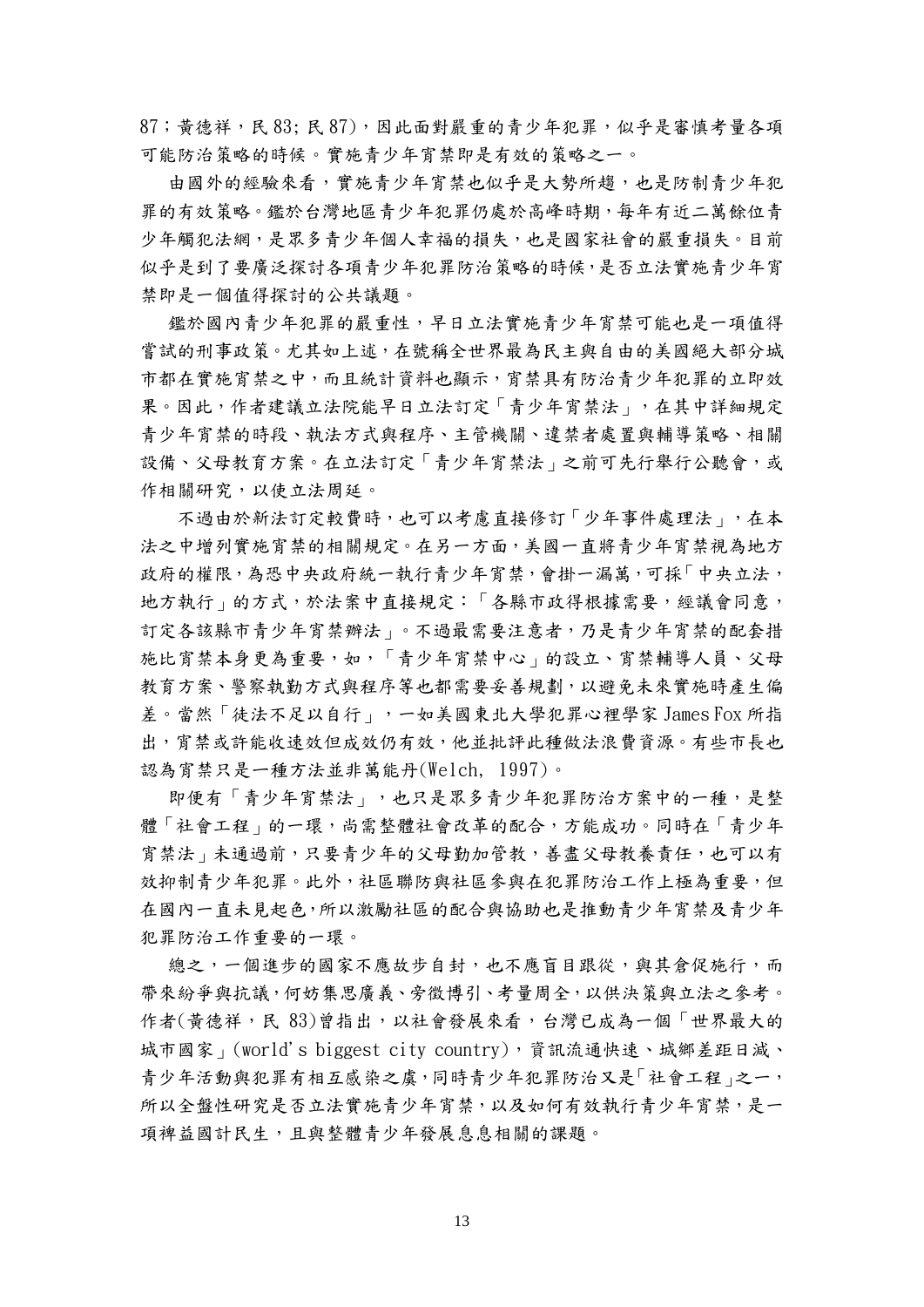### 參考文獻:

- 法務部(民 87):中華民國八十六年少年兒童犯罪概況及其分析。台北:法 務部犯罪研究中心。
- 黃德祥(民 83):青少年發展與輔導。台北:五南書局。
- 黃德祥(民 87):青少年宵禁應立法全面實施。中國時報,十二月四日, 15 版。
- Austin Police Department Public Information Office (1998). City recommends juvenile curfew to continue. Austin, TX: Austin Police Department Public Information Office.
- Benard,B. (1991). Fostering resiliency in kids: Protective factors in the family, school, and community. San Francisco: Far West Laboratory for Educational Research and Development.
- Bilchik, S. (1996). Curfew: An answer to juvenile delinquency and victimization? Washington DC: OJJDP Juvenile Justice Bulletin.
- Clutter, S. (1997). Marysville is considering a teen curfew. Seattle WA: Seattle Times Snohomish Country Bureau.
- Diamond, J. (1999). Curfews: Constitutional and Useful. [Online Available] http://www.voxcap.com/content/ic/6/item6638.asp
- Flaxman, E., & Orr, M. (1996). Determining the effectiveness of youth programs. New York: ERIC Clearinghouse on Urban Education.
- Frerking, B. (1995). Curfews curtail crime in big cities, keep children off streets of trouble. The Detroit News, August 20.
- Henry, T. (1995). Curfews attempt to cur teen crime. USA Today, April 5.
- McCarthy, M. (1998). Nighttime curfews or you wanna do what to my kid? [Online Available]

http://www.home-ed-magazine.com/HEM/HEM151.98/151.98\_art\_cfw.html

- Ruefle, W., & Reynolds, K. M. (1995). Curfews and delinquency in major American cities. Crime and Delinquency, 41, 347-358.
- Sercombe, H. (1997). Clearing the Streets: Youth curfews and social order', Just Policy, 10, 14-19.
- U.S. Conference of Mayors(1995). A status report on youth curfews in America's Cities. Washington DC: U.S. Conference of Mayors.
- U.S. Conference of Mayors(1997). A status report on youth curfews in America's Cities: A 347-city survey. Washington DC: U.S. Conference of Mayors.
- U.S. Department of Justice(1997). Juvenile justice reform